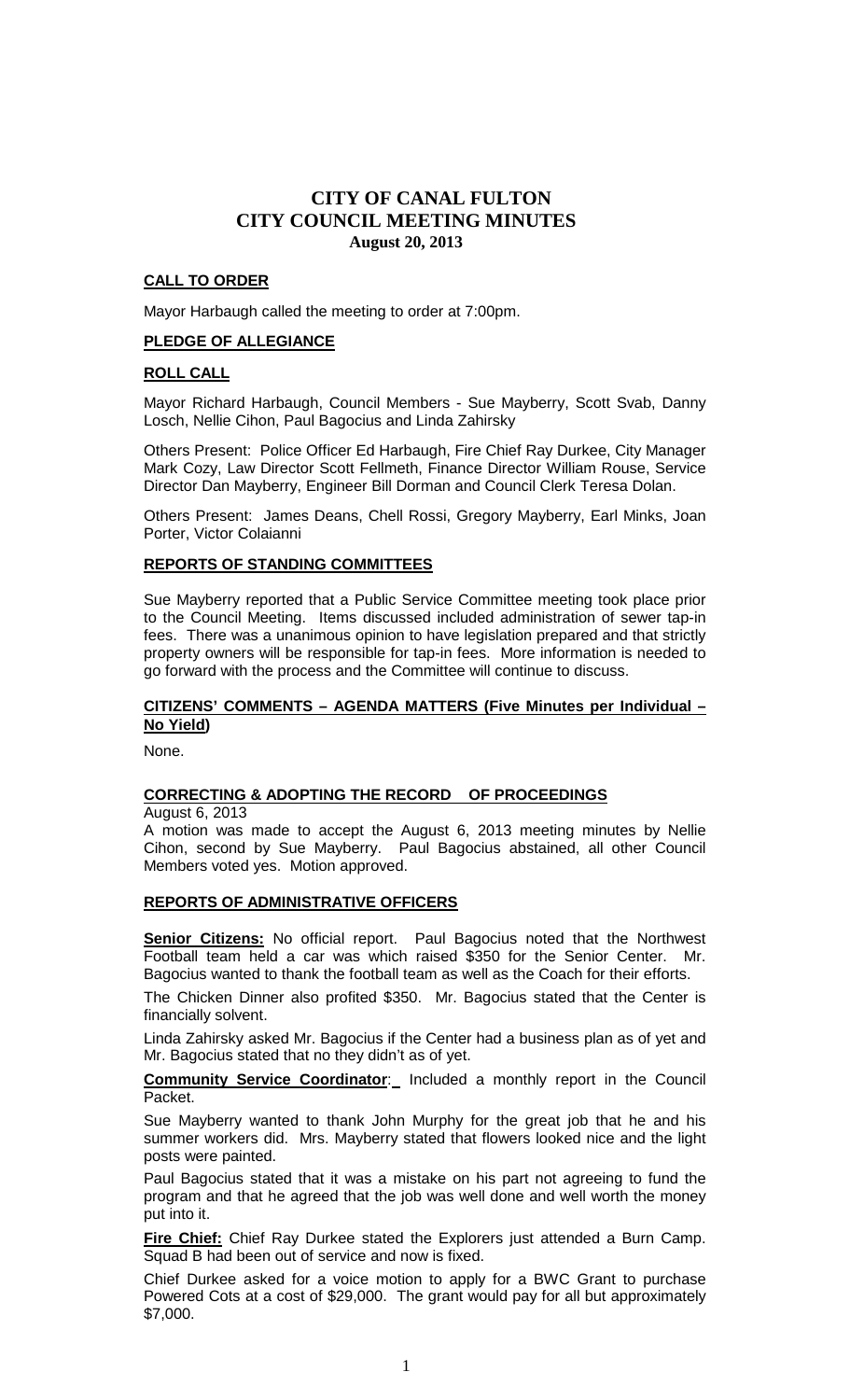A voice motion was made to apply for the BWC Grant to purchase Powered Cots by Linda Zahirsky, second by Nellie Cihon. All Council Members voted yes. Motion approved.

A motion was made for the Safety Committee to meet on October 1, 2013 at 6:00pm to discuss the Living Together Arrangement by Paul Bagocius, second by Linda Zahirsky. All Council Members voted yes. Motion approved.

Mayor Harbaugh asked how the training center was coming along. Chief Durkee said it was coming along well and they hoped to have an open house very soon.

**Police Chief:** Included a monthly report in the Council Packet. Officer Ed Harbaugh was in attendance. Officer Harbaugh said that the Police Department was looking at purchasing a new copier. Linda Zahirsky asked if there was money budgeted for it. Officer Harbaugh said he would have the Chief talk to the Finance Director. The department wanted to make Council aware that their current copier is costing a lot for maintenance due to its age and it was time to move forward and look at a new one.

**Engineer/Streets/Public Utilities:** Engineer Bill Dorman reported that the Locust/Portage project will be starting Monday, August 26<sup>th</sup>. The first stage will be the milling of the street. There will be a meeting to discuss the grindings.

The Wooster Street Storm Sewer we have been talking about a couple of years. It was mentioned at the last meeting that we could go a different route that would not be on private property. The survey for that has been performed, so the next phase would be the engineering.

The Waste Water Treatment Plant Screening Project which we received a no interest loan from OPWC is scheduled to advertise the first time on August 24, with bids coming in mid-September.

Mr. Cozy asked about the OPWC grant for the Locust/Cherry intersection project. He asked if we wanted to make an application for it this year. Mr. Dorman said we could. At one time it was talked about waiting until the Engineer was on board to we have some preliminary design information. We may be able to submit what we have. Mr. Cozy asked if we would be off schedule if we did not apply. Mr. Dorman said yes. Mr. Cozy said the grant is due in the middle of September, and that required legislation from Council.

There was a voice motion to apply for an OPWC grant for a local match for the Cherry/Locust Intersection Project by Scott Svab, second by Nellie Cihon. All Council Members voted yes. Motion approved.

Scott Svab asked if the Smail's Pond could be looked at for a grant. Mr. Dorman said yes we could and he could put the application together. The cost estimate would have to be updated.

A voice motion was made to research and apply for the OPWC grant for the Smail's Pond project, second by Linda Zahirsky.

Mrs. Zahirsky asked if that would affect the first priority. Mr. Cozy said he would designate priority on the two applications.

All Council Members voted yes. Motion approved.

Service Director Dan Mayberry reported that the Wooster Street Storm Sewer additional survey work has been done with a purchase order reflecting that.

Mr. Mayberry said that CTI will be meeting with Mark Cozy and him to discuss particulars on Clinton through Summit County connecting to Canal Fulton sewers.

Linda Zahirsky asked Mr. Mayberry about the current Chip and Seal program. She asked Mr. Mayberry at the point he realized we had an absolute fiasco with the gravel, at that point, why didn't they stop the project, stop buying from the supplier, and go with better grave. Mr. Mayberry said the bulk of the chip and seal took place on August 5<sup>th</sup> and 6<sup>th</sup> and to a lesser degree on August 1<sup>st</sup>. He said he didn't really start receiving complaints until after the  $5<sup>th</sup>$  and  $6<sup>th</sup>$ . The personnel did not notice through the gravel box and handling the material, they did not notice anything remarkably different than from other past chip and seals. It is obvious that it is dirtier, but the material is somewhat damp. They did visit the supplier's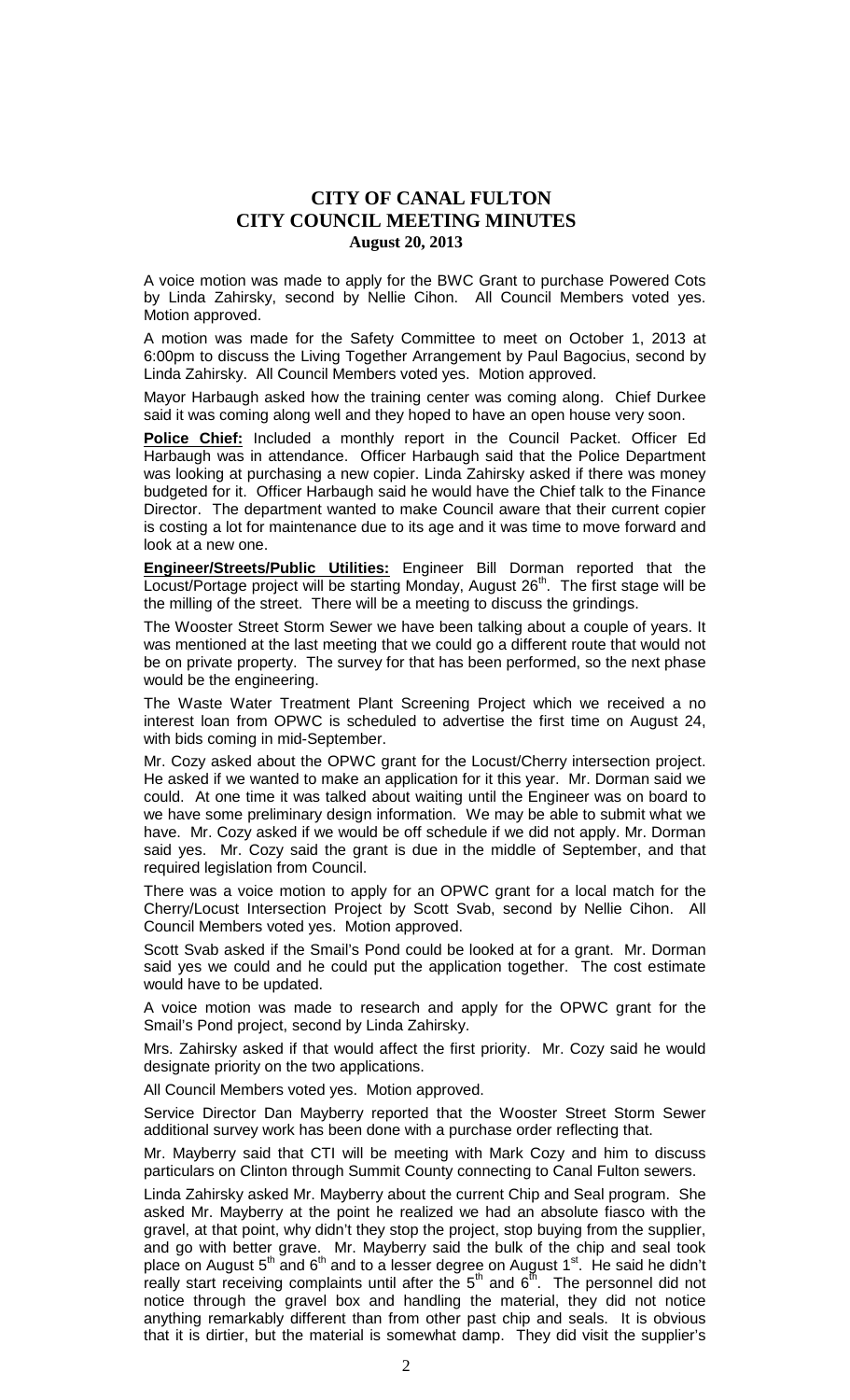yard prior to using the gravel, due to it being the first year using the vendor. They were several dollars cheaper. Mrs. Zahirsky said she hoped we never used them again. Mr. Mayberry said the township had used them much earlier as their supplier. Later on towards the end of their program they have not received a lot of complaints, but there was nothing extraordinary to them that was alarming. Mrs. Zahirsky asked if he saw it. Mr. Mayberry said absolutely. Mr. Mayberry said there was a lot that could be done in the future. One item would be to purchase the gravel well in advance to stockpile. Mrs. Zahirsky asked why we couldn't use limestone. Mr. Mayberry said it would have been about \$15,000 additional for limestone. We purchased our limestone for \$5,000.

We spent roughly \$55,000 on chip and seal and a lot of that was for the asphalt compound. The other thing that we learned that Lytle Construction's gravel box can be changed to suit on the fly. The one we used this year was a manual one. The gravel box we used this year covers an eight to ten foot width. Lytle covers up to twenty feet.

Danny Losch asked if we were documenting cost with doing projects together with the township. Mr. Mayberry said yes we did.

Paul Bagocius asked said he would like to echo what Linda said. He wanted to know what we were going to do to ensure that this never happens again. Mr. Mayberry said that chip and seal was becoming more popular in Ohio with asphalt prices rising like they are. We could stockpile our gravel early and get it analyzed to meet the minimum specifications of the state.

Mark Cozy stated that he felt we could afford \$15,000 in the budget and thought are citizens were worth the extra money. Mrs. Zahirsky agreed.

**Finance Director:** Finance Director William Rouse said he did not have any financial reports to share; he will have reports next meeting. Financial Audit is winding down and in reviewing the results the audit looks very favorable.

The tax budget is filed with the county about two weeks ago, well ahead of the deadline.

The official budget process is intended to begin with department heads within the next two weeks. The target is to present to finance committee the preliminary budget within a month or so.

Sue Mayberry asked about the health insurance and notification of rates. Mr. Rouse said that there had been meetings with several brokers and we are moving in that direction. Based on what we are hearing initially, because of the affordable care act, he thought it was safe to say that we should expect some hike in our rates.

**City Manager:** Included a monthly report in the Council Packet. Mark Cozy stated that he would like to promote Gary Hosking in the Street Department to Skilled Laborer affective this pay period.

Mrs. Mayberry asked about the sidewalk grant for Locust. Mr. Cozy said that there is a three year cycle for the grant and he is hoping for the grant this year. July of 2015 will be the next time the grant can be applied for.

Mrs. Mayberry asked about the July 16<sup>th</sup> meeting when Mayor Harbaugh had discussed the issue regarding the canal being down water wise. It was stated that Mr. Cozy and the Mayor were going to speak to the Commissioners regarding the reason for the no trespassing signs near the feeder. Mr. Cozy said that correspondence has been passed to Stark Parks and they are trying to come up with a solution. Stark Parks' maintenance person has left and the new one not hired. It is anticipated once the new person is on line we are hoping to work something out to gain access.

**Report of Mayor:** Mayor Harbaugh reported that the Civil Service Chair had turned in his resignation. Mayor Harbaugh asked Council to let him know if there were any recommendations.

**Parks & Recreation Board:** No Report.

**Law Director:** No Report.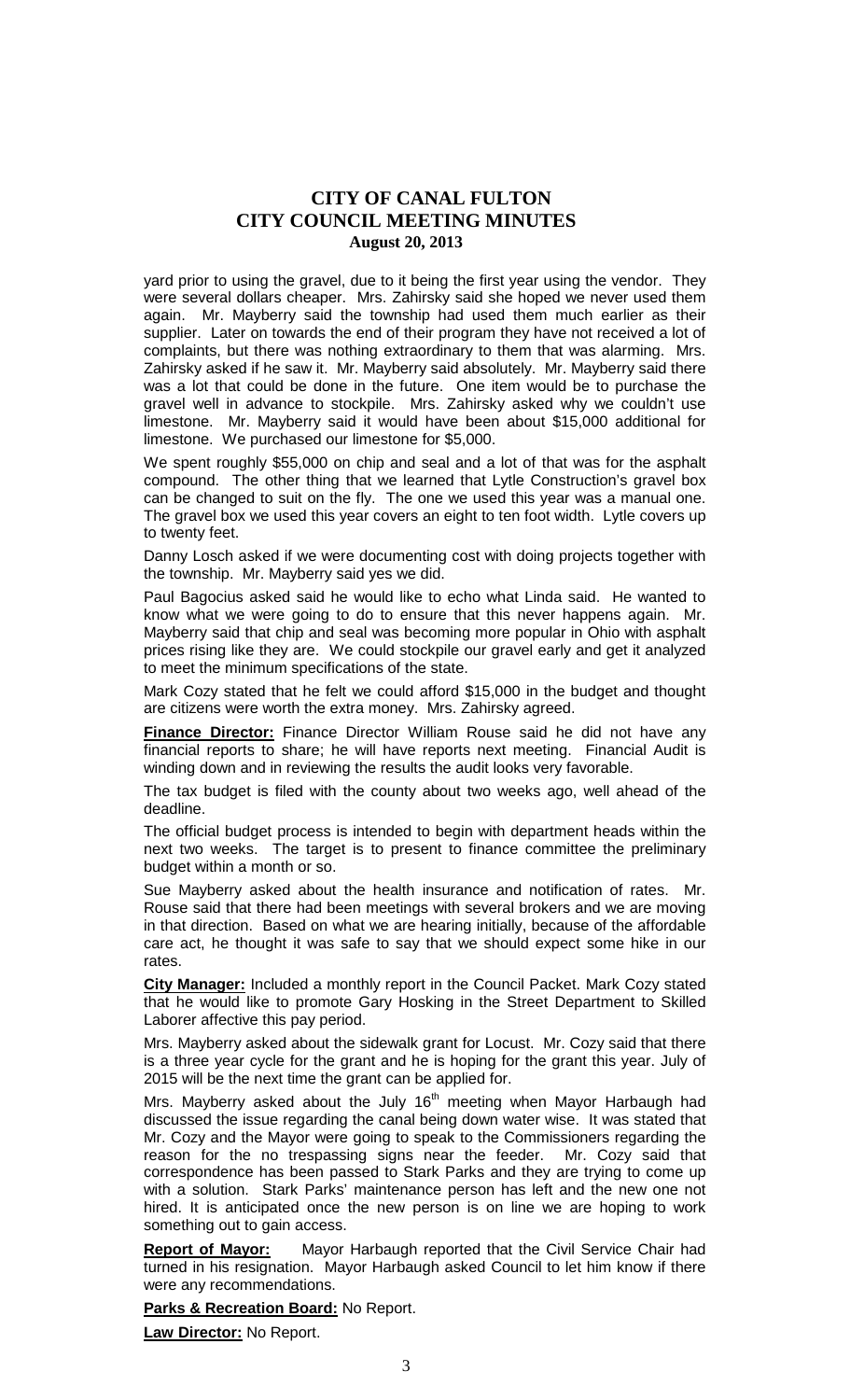#### **THIRD READINGS**

**Resolution 18-13:** a Resolution by the Council of the City of Canal Fulton Ohio to Enter into a License Agreement with the City of Canton, Ohio, the Stark County Sheriff and the Board of the Stark County Commissioners

A motion was made to pass Resolution 18-13 by Linda Zahirsky, second by Danny Losch.

Paul Bagocius asked what the total cost of this was. Scott Svab said it \$335.00 monthly. Paul Bagocius asked if it would be paid for year after year after year. Ed Harbaugh said we were a test site and were paying no cost. The system is requiring more maintenance so now we need to pay for it. All departments in the County can be on the same system

All Council Members voted yes. Motion approved.

### **SECOND READINGS**

#### **FIRST READINGS**

**Resolution 20-13:** A Resolution by the Council of the City of Canal Fulton, Ohio to enter into a subsidy agreement with the State of Ohio, Department of Natural Resources, Division of Wildlife.

A motion was made to suspend the rules by Linda Zahirsky, second by Nellie Cihon.

Paul Bagocius asked if there was a time issue that we needed to suspend the rules. Mr. Svab said it was already awarded we just need to accept it. Paul Bagocius asked Mr. Fellmeth if it was legal to suspend the rules. Mr. Fellmeth said if Council wishes to do so. Mr. Fellmeth said we could have three readings, but he saw Mr. Svab' point to suspend it to expedite the process. Mr. Bagocius said that Mr. Fellmeth usually liked to have a valid reason for suspension. Mr. Fellmeth said that was correct. Mrs. Cihon asked why keep it on the table if we already had it. Paul Bagocius voted no. All other Council Members voted yes. Motion approved.

A motion was made to pass Resolution 20-13 by Linda Zahirsky, second by Scott Svab. All Council Members voted yes. Motion approved.

#### **P.O.s**

**P.O. 7933:** to Huntington National Bank in the amount of \$10,906.25 for debt service payment.

A motion was made to approve P.O. 7933 by Sue Mayberry, second by Nellie Cihon. All Council Members voted yes. Motion approved

**P.O. 7941:** to CTI Engineers, Inc. in the amount of \$14,400.00 to provide professional engineering serviced during bidding, contract review and construction phase of WWTP Influent Screening.

A motion was made to approve P.O. 7941 by Nellie Cihon, second by Scott Svab. All Council Members voted yes. Motion approved.

**P.O. 7947**: to Lytle Construction in the amount of \$4,288.85 for CRS-2 Tar for Chip and Seal

A motion was made to approve P.O. 7947 by Scott Svab, second by Sue Mayberry. All Council Members voted yes. Motion approved.

**P.O. 7950:** to First Merit Bank in the amount of \$10,290.97 for First Merit Lease Payment for 2012 International Chassis Cab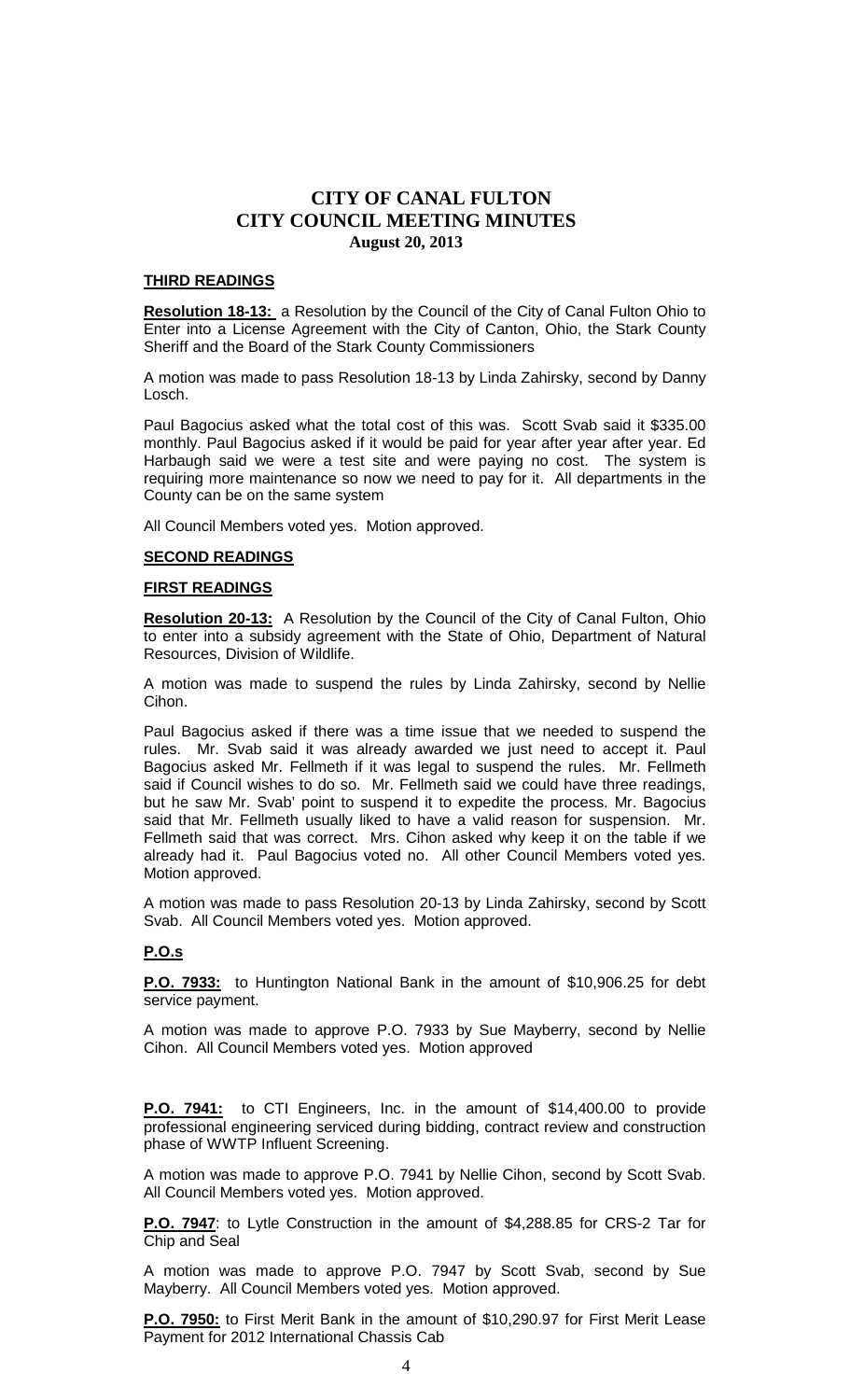A motion was made to approve P.O. 7950 by Nellie Cihon, second by Sue Mayberry. All Council Members voted yes. Motion approved.

#### **BILLS** - None.

#### **OLD/NEW/OTHER BUSINESS**

A motion was made by Paul Bagocius to authorize the Clerk of Council to formulate a one page part of the City Newsletter for the purpose of having candidates listed and perhaps answering one question so that the public will better understand where Council candidates are coming from, second by Sue Mayberry.

Paul Bagocius said the newsletter goes out to all residents who are on the water and sewer bill. One of the purposes of the newsletter is to educate the community. Mr. Bagocius said he can see one page of the newsletter, where candidates for City Council are listed by name, address, education, past experience or job experience and then answering one question that would say something to affect to why you are running for City Council. You could limit it to 100 words or less. That information would go to all the residents and would be another piece of information that the residents could use in making the decision on their voting choices. Since it would be no additional cost it would go out as a part of the newsletter itself. Not just for this election but any election for an elected official.

Linda Zahirsky said stated that her comment was that the newsletter has never been used for political purposes; at least they have tried to make sure it has not been used for political purposes. We have two regular newspapers that serve the community that does that function. If people respond to the questionnaires they get from the Repository or Massillon Independent. Mrs. Zahirsky said she was a candidate and was not going to vote for it. She said she would be asking the City spend tax dollars to get her voice out there. Mrs. Zahirsky said it was a total conflict of interest.

Nellie Cihon said she agreed with Linda. Mrs. Cihon said she felt that it was using the newsletter as free publicity, when the taxpayers are paying for it. Mrs. Cihon said she did not feel that was right.

Mr. Bagocius said he did not see it as a political issue. All the candidates would be represented. Mr. Bagocius said he sees it as an educational piece, rather a political piece.

Mrs. Cihon said they were having a meet the candidate night in October at Chapel Hill on October 16<sup>th</sup>. Mr. Bagocius said based on his experience on candidate night, other than family that shows up or familiar faces that you always see, not too many new faces are there. Mr. Bagocius said as far as the newspapers, they do not put that in the paper sometimes; they put it on line now. Their readership is way down. That is not really the viable conduit it used to be. Again, he does not see it as political; he sees it as education and information to the citizens. It gives none of Council any more advantage then it would give a non-council person, because they would be part of the process.

Mrs. Mayberry stated that she understood where Mr. Bagocius was coming from. There are six people that are running, so the City is giving information on four out of the six. Mr. Bagocius said that six would be represented. All six candidates would have a short profile. Mrs. Mayberry said she did not have a problem if all six were in.

Scott Svab said he thought Mr. Bagocius had good intentions, but he was going to vote no on this, because he sees it as who is going to edit it. If someone says something inflammatory or off the cuff, who is going to be the sensor and the final say in editing.

Danny Losch said he witnessed some issues in candidates trying to campaign in their time there and it was really no different than someone trying to campaign at City Council meetings. It is City property, so he could not support it.